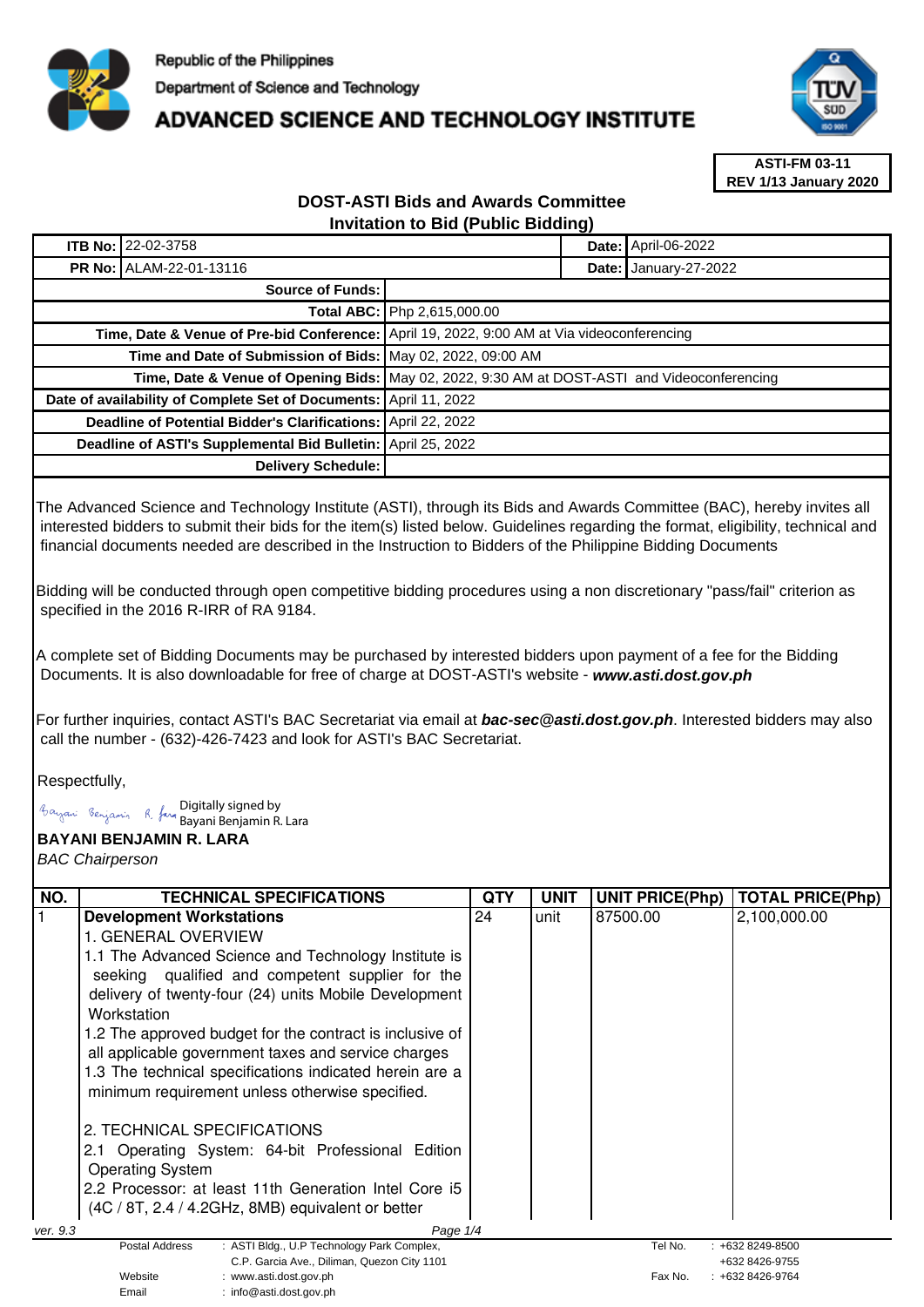| 2.3 Memory: 16GB SO-DIMM DDR4-3200 (minimum);<br>DDR4 SO-DIMM socket; dual-channel capable, can be<br>upgraded/configurable to 64GB<br>2.4 Disk space: 512GB SSD M.2 2280 PCle 3.0x4<br>NVMe Opal2, configurable up to 1TB (equivalent or<br>better)<br>2.5 Graphics: Integrated Intel UHD Graphics or similar<br>2.6 Display: Non-touch: 14" FHD (1920x1080) IPS<br>250nits Anti-glare<br>2.7 Camera: 720p with Privacy Shutter<br>2.8 Audio: High Definition (HD) Audio, ALC3287 codec<br>2.9 Speakers: Stereo speakers, 2W x2,<br>Audio<br>Premium<br>2.10 Keyboard: Backlit, English<br>2.11 Touch interface: Touchpad with finger gesture<br>support or similar<br>2.12 Ports:<br>2.12.1 at least 1 USB 3.2 Gen 1;<br>2.12.2 at least 1 USB 3.2 Gen 1 (Always On)<br>2.12.3 at least 1 USB-C 3.2 Gen 1 (support data<br>transfer, Power Delivery 3.0, and DisplayPort 1.4<br>2.12.4 at least 1 Thunderbolt 4 / USB4 40Gbps<br>(support data transfer, Power Delivery 3.0, and<br>DisplayPort 1.4<br>2.12.5 at least 1 HDMI 2.0<br>2.12.6 at least 1 Headphone/microphone combo jack<br>(3.5mm)<br>2.13.7 RJ45 port<br>2.14 WLAN + Bluetooth: RTL8852AE 11ax, $2x^2$ +<br><b>BT5.2</b><br>2.15 Battery: Integrated 45Wh, supports fast charging<br>2.15.1 Max Battery Life: at least 9hr<br>2.16 Power Adapter: 45W USB-C (3-pin) |   |      |           |            |
|---------------------------------------------------------------------------------------------------------------------------------------------------------------------------------------------------------------------------------------------------------------------------------------------------------------------------------------------------------------------------------------------------------------------------------------------------------------------------------------------------------------------------------------------------------------------------------------------------------------------------------------------------------------------------------------------------------------------------------------------------------------------------------------------------------------------------------------------------------------------------------------------------------------------------------------------------------------------------------------------------------------------------------------------------------------------------------------------------------------------------------------------------------------------------------------------------------------------------------------------------------------------------------------------------------------------------------------|---|------|-----------|------------|
| 3.1 With Backpack bag and mouse, HDMI cable, and<br>extension cord.<br>4. WARRANTY AND AFTERSALES SUPPORT<br>4.1 Supplier warrants the items against defects in<br>manufacturing and shipping and delivery issues.<br>4.2 Defective and incorrect items shall be replaced<br>4.3 Warranty Period should be 1 year On-Site; warranty<br>on Parts and Labor with Premier Support (1Year on<br>Battery)                                                                                                                                                                                                                                                                                                                                                                                                                                                                                                                                                                                                                                                                                                                                                                                                                                                                                                                                  |   |      |           |            |
| 5. PAYMENT AND DELIVERY TERMS<br>5.1 The price of bid must be inclusive of government<br>taxes and additional fees.<br>5.2 Government terms, payment upon complete<br>delivery<br>5.3 Delivery of goods shall be made by the supplier<br>within thirty (30) calendar days upon issuance of<br>Notice to Proceed<br>5.4 The unit must be brand new and unused.<br>Charging: GIA-ALAM                                                                                                                                                                                                                                                                                                                                                                                                                                                                                                                                                                                                                                                                                                                                                                                                                                                                                                                                                   |   |      |           |            |
| <b>Mobile Development Workstation (Laptops)</b><br>1. GENERAL OVERVIEW<br>1.1 The Advanced Science and Technology Institute is                                                                                                                                                                                                                                                                                                                                                                                                                                                                                                                                                                                                                                                                                                                                                                                                                                                                                                                                                                                                                                                                                                                                                                                                        | 5 | unit | 103000.00 | 515,000.00 |
| Page 2/4<br>ver. 9.3                                                                                                                                                                                                                                                                                                                                                                                                                                                                                                                                                                                                                                                                                                                                                                                                                                                                                                                                                                                                                                                                                                                                                                                                                                                                                                                  |   |      |           |            |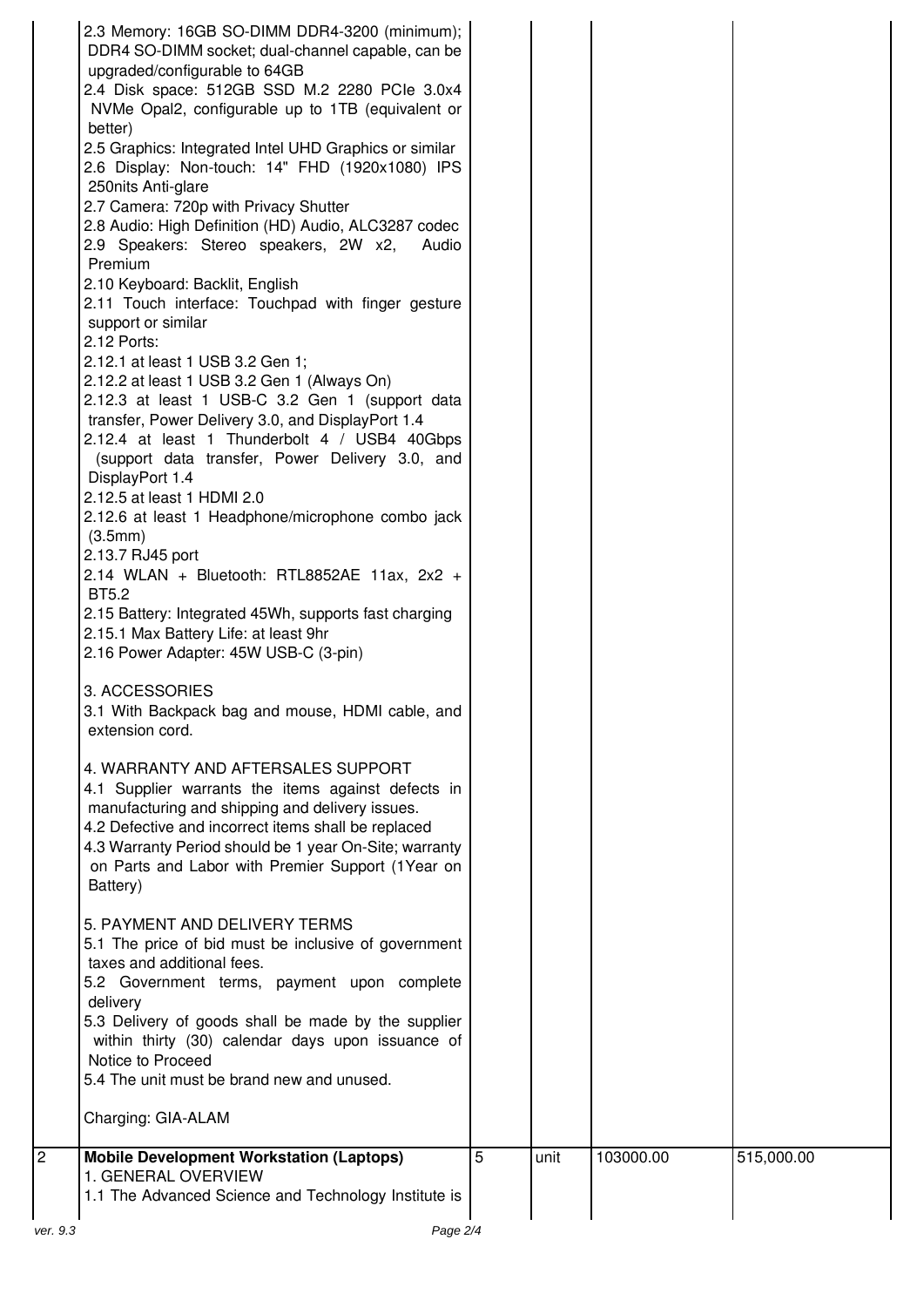| seeking qualified and competent supplier for the<br>delivery of five (5) units Mobile Development<br>Workstation                                                                                                                                                                                                             |  |
|------------------------------------------------------------------------------------------------------------------------------------------------------------------------------------------------------------------------------------------------------------------------------------------------------------------------------|--|
| 1.2 The approved budget for the contract is inclusive of<br>all applicable government taxes and service charges<br>1.3 The technical specifications indicated herein are a<br>minimum requirement unless otherwise specified.                                                                                                |  |
| 2. TECHNICAL SPECIFICATIONS<br>2.1 Operating System: 64-bit Professional Edition<br><b>Operating System</b>                                                                                                                                                                                                                  |  |
| 2.2 Processor: at least 11th Generation Intel Core i5<br>(8M Cache, 2.4 GHz up to 4.2 GHz, 4 cores)<br>equivalent or better                                                                                                                                                                                                  |  |
| 2.3 Memory: 16G LPDDR4X (minimum); dual-channel<br>capable, can be upgraded/configurable to 64GB<br>2.4 Disk space: 512GB M.2 NVMe PCIe 3.0 SSD                                                                                                                                                                              |  |
| (minimum)<br>2.5 Graphics: Intel Iris Graphics (equivalent or better)<br>2.6 Display: 14.0 inch; FHD (1920x1080) 16:9<br>2.7 Camera: 720p HD camera; With privacy shutter                                                                                                                                                    |  |
| 2.8 Audio: Built-in speaker; Built-in array microphone<br>2.9 Keyboard: Backlit Chiclet Keyboard<br>2.10 Touch interface: Touchpad with finger gesture                                                                                                                                                                       |  |
| support or similar<br>2.11 Ports:<br>2.11.1 Output: 19V DC; 3.42A, 65W+C8:C28                                                                                                                                                                                                                                                |  |
| 2.11.2 at least 1x 3.5mm Combo Audio Jack<br>2.11.3 at least 1x USB 3.2 Gen 2 Type-A<br>2.11.4 at least 2x Thunderbolt 4 supports display<br>2.11.5 HDMI port                                                                                                                                                                |  |
| 2.11.6 RJ45 port<br>2.12 WLAN+Bluetooth: Wi-Fi6 (802.11ax)+<br><b>BT5.2</b><br>(Dualband)2*2                                                                                                                                                                                                                                 |  |
| 2.13 Battery: 66Whrs, 4S1P, 4-cell Li-ion<br>2.14 Power Adapter: TYPE-C, 65W AC Adapter<br>2.14.1 Input: 100~240V AC 50/60Hz universal<br>2.14.2 Output: 19V DC; 3.42A, 65W                                                                                                                                                  |  |
| 2.15 Out of the box Software inclusions:<br>2.15.1 Trusted Platform Module (TPM) 2.0<br>2.15.2 Fingerprint sensor                                                                                                                                                                                                            |  |
| 2.15.3 IR webcam with biometric support<br>2.15.4 Battery health charging<br>2.15.5 Fan Profile                                                                                                                                                                                                                              |  |
| 3. ACCESSORIES<br>3.1 With Backpack bag and mouse, HDMI cable and<br>extension cord                                                                                                                                                                                                                                          |  |
| 4. WARRANTY AND AFTERSALE SUPPORT<br>4.1 Supplier warrants the items against defects in<br>manufacturing and shipping and delivery issues.<br>4.2 Defective and incorrect items shall be replaced<br>4.3 Warranty Period should be 1 year On-Site; warranty<br>on Parts and Labor with Premier Support (1Year on<br>Battery) |  |
| 5. PAYMENT AND DELIVERY TERMS<br>5.1 The price of bid must be inclusive of government<br>taxes and additional fees.<br>5.2 Government terms, payment upon complete                                                                                                                                                           |  |
| Page 3/4<br>ver. 9.3                                                                                                                                                                                                                                                                                                         |  |